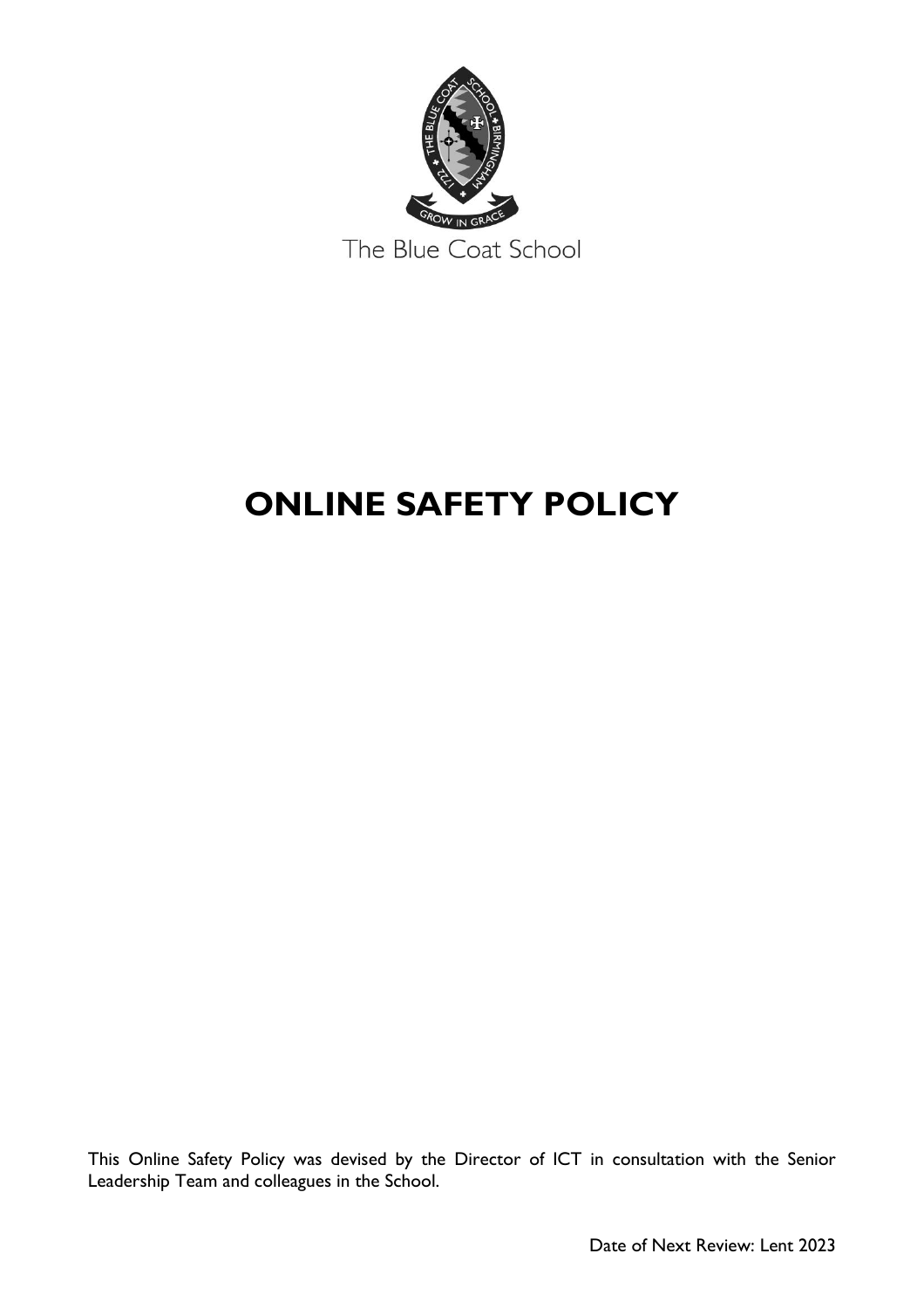# **ONLINE SAFETY POLICY**

# **1. INTRODUCTION**

#### **1.1**

The Internet is a valuable resource that can raise educational standards by offering pupils and staff opportunities to search for information from a very wide range of sources around the world. However, some of the information to be found on the Internet is inappropriate to schools and the following policy helps to define appropriate and acceptable use by pupils and staff at the School.

## **1.2**

The implementation of this policy is the responsibility of all members of staff.

# **1.3**

The policy has been drawn up by the Director of ICT after consultation with the Estates and Compliance Manager, Pre-Prep ICT Coordinator and the Senior Leadership Team and has been written with reference to the Think U Know (thinkuknow.co.uk) website and training literature. Further resources are listed in Appendix 1.

## **1.4**

This Policy should be read in conjunction with other whole school policies including those set out in Section 8.1. It should also be read in conjunction with the DfE statutory guidance: Keeping Children Safe in Education September 2021 and the DfE non-statutory guidance, 'Teaching Online Safety in School' June 2019.

#### **1.5**

The Blue Coat School Online Safety Policy applies to all staff in the School including those in the Early Years Foundation Stage (Nursery and Reception).

#### **1.6**

The Blue Coat School Online Safety Policy is available for parents on the School website and in Main Reception and the Pre-Prep Office.

## **2. ENSURING APPROPRIATE AND SAFE INTERNET ACCESS**

#### **2.1**

Through active management of hardware, software and the computer network, the School has taken every practical measure to ensure that pupils and staff do not encounter upsetting, offensive or otherwise inappropriate material when they use the Internet in School. The following measures have been put in place:

#### **2.1.1 Internet Security**

## **2.1.1.1**

The School Internet Service Provider (ISP) is Virgin Media Business and its service is filtered in two layers: initially by the powerful Cloud Hybrid Smoothwall™, which provides seamless on and offsite filtering, [\(www.smoothwall.com\)](http://www.smoothwall.com)/) and secondly by Google's Cloud based "Safe Search" facility. These together provide high-level intelligent filtering. This enables comprehensive management of web-browsing at a user level and includes detailed, customisable reporting.

## **2.1.2 E-Mail Security**

## **2.1.2.1**

The School uses the cloud-based Google Workspace (formerly G Suite) service as its E-Mail provider which gives users the familiar Gmail interface. Before any E-Mail enters the School's systems it is filtered for spam / phishing by a cloud based third-party service provided by Vipre Mail (www.vipre.com). The Panda Adaptive Defence 360 protection technology is resident on all PC computer systems and cloud systems in the School and ensures protection against E-Mail-borne threats such as spam, viruses, and phishing. The E-Mail cloud server also uses advanced E-Mail authentication techniques.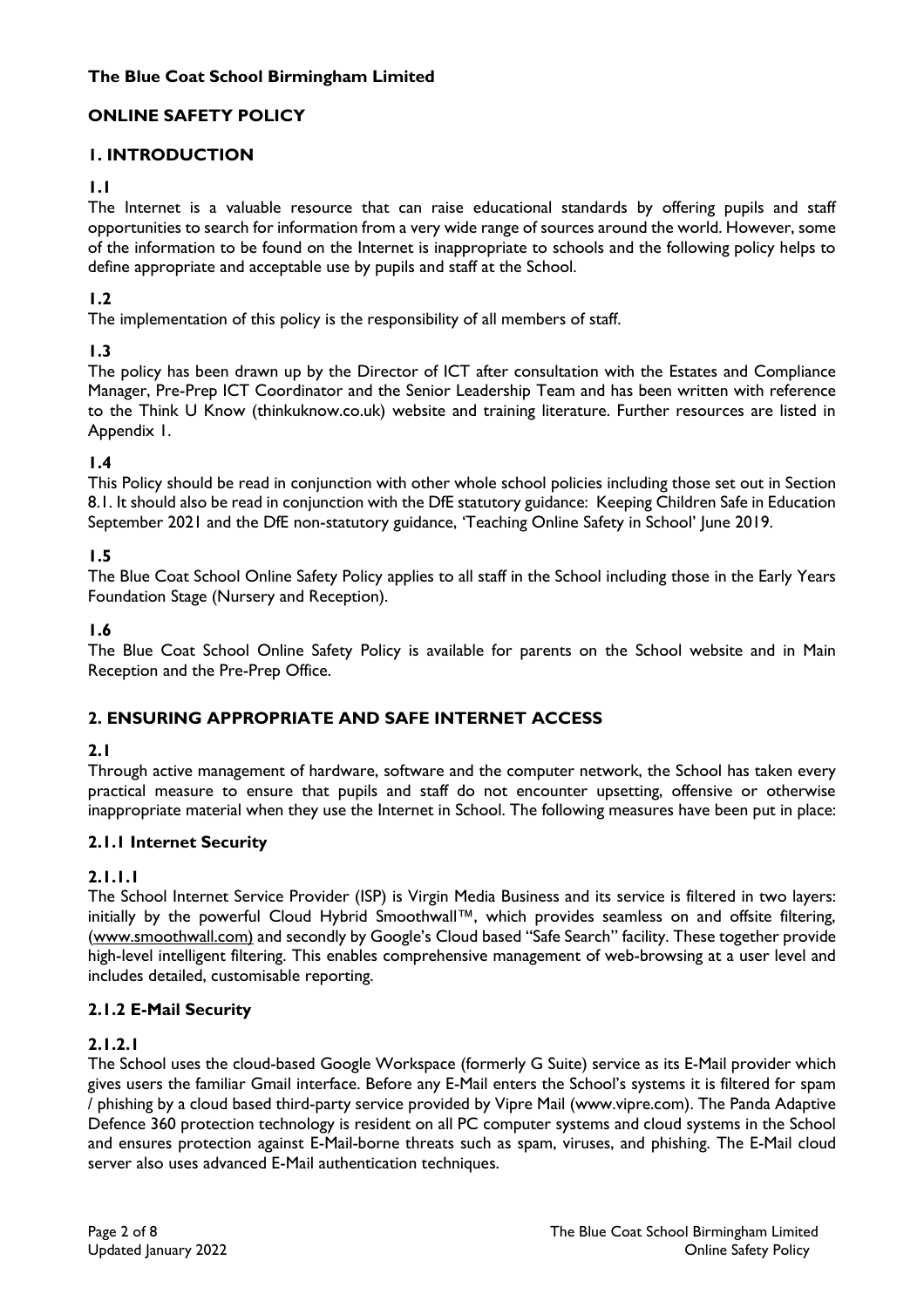## **2.1.3 Social Networking**

# **2.1.3.1**

Social Networking, Blogging and Newsgroups are blocked by the School's filtering systems. Personal use of Facebook and other such sites are explicitly blocked. Some aspects of social media are allowed in order to manage content on the School's Twitter, Instagram and Facebook accounts.

# **2.1.4 Online Safety Awareness and Training**

# **2.1.4.1**

The School facilitates annual presentations on online safety for pupils, staff and parents in order to increase their understanding and awareness of safe internet usage. Staff are trained in safeguarding and child protection, including online safety, initially as part of their induction and at least annually thereafter.

# **2.1.4.2**

Staff recognise that abuse and bullying can take place online and also that technology may be used to facilitate offline abuse. Such abuse may be by an adult, adults or by another child or children. It can include online sexual harassment, which may be stand-alone or be part of a broader pattern of abuse. Staff are also aware that some groups of pupils such as girls and children with SEND are potentially more at risk of abuse. Any such abuse will be dealt with in accordance with the procedures set out in the Safeguarding and Child Protection Policy.

## **2.1.4.3**

When teaching about online safety, staff recognise that there is a possibility that a child (or more than one child) in the lesson may be suffering from online abuse. They therefore ensure that a safe environment is created in which children can raise any concerns. If the teacher is already aware of a child who has been abused or who is being abused or harmed online then advice is sought from a Designated Safeguarding Lead about how best to support the child. If a child makes a disclosure as a result of a lesson on Online Safety, then this will be dealt with in accordance with the procedures set out in the Safeguarding and Child Protection Policy.

## **2.1.4.4**

Where children are engaged in distance learning for reasons such as self-isolation or quarantining, staff will ensure that the online provision is appropriate. Links to any websites and apps referenced during Distance Learning lessons are checked by staff before children are signposted to them.

# **3. THE INTERNET IN SCHOOL**

## **3.1**

The School takes staff and pupils' online safety extremely seriously and has devised a comprehensive plan for safe Internet use:

- Children are taught about safeguarding, including online safety as part of a broad and balanced curriculum.
- Regular online safety awareness sessions are embedded within the Computing scheme of work.
- Pupils will only access the Internet from a School networked computer or tablet in the presence of a teacher. Some pupils have access to a managed Chromebook, which they are permitted to use at home. This is still monitored remotely.
- Staff will check that the sites pre-selected for pupil use are appropriate to the age and maturity of the pupils.
- Staff will be particularly vigilant when pupils are undertaking their own searches and will check that the pupils are following the agreed search plan.
- Pupils will be taught to use E-Mail and other Internet services responsibly in order to reduce the risk to themselves and others of exposure to inappropriate material.
- The School's Responsible Computer Use guidelines will be posted near computer systems.
- The Estates and Compliance Manager and Director of ICT will monitor the effectiveness of Internet access policies.
- The Estates and Compliance Manager and Director of ICT will ensure that the Online Safety Policy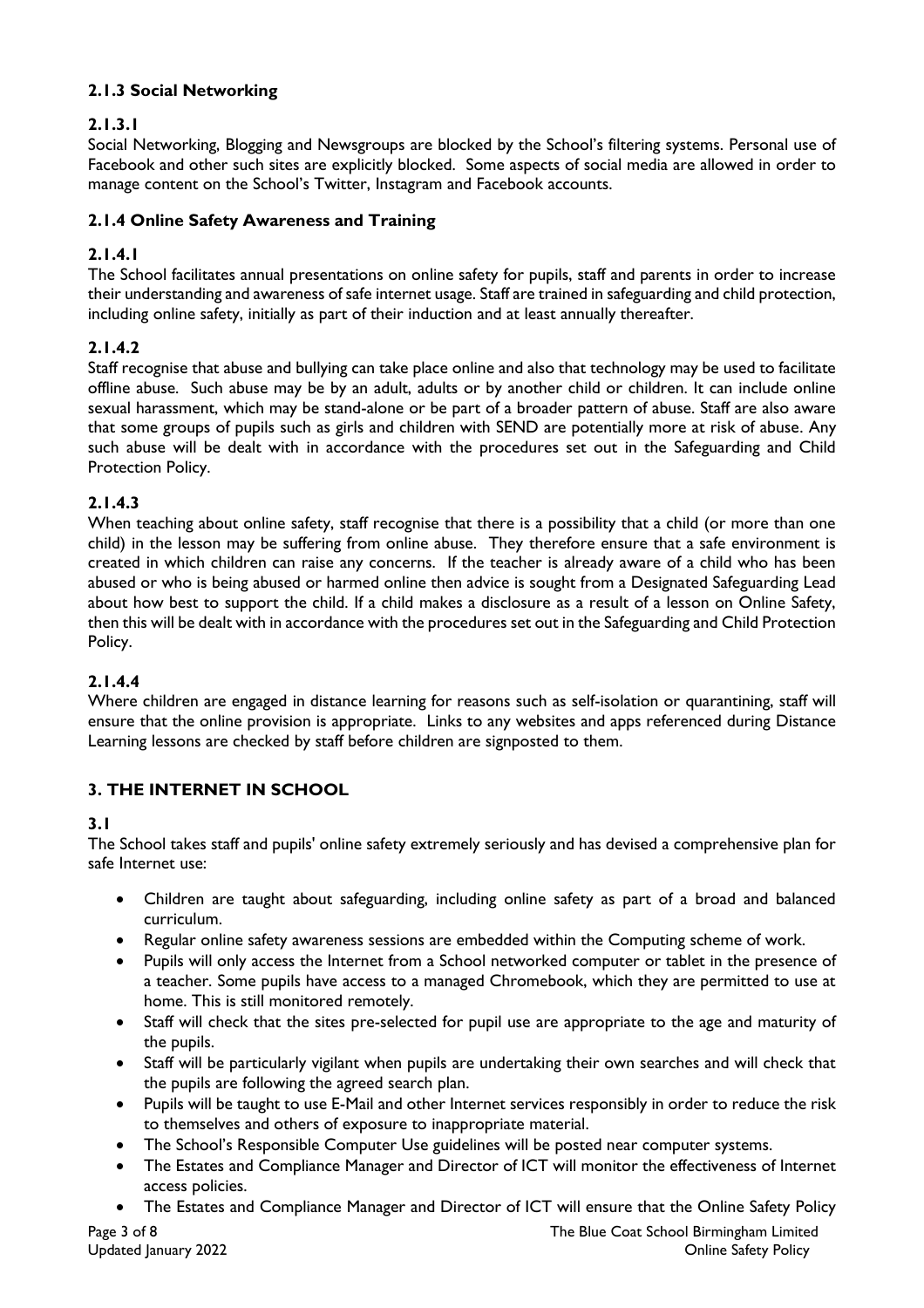is implemented effectively.

- The Estates and Compliance Manager and Director of ICT will ensure that all computer systems are routed through the School's Internet filtering systems.
- The School's methods to minimise the risk of pupils being exposed to inappropriate material will be reviewed frequently.

## **3.2**

The School believes that the measures in place are highly effective. However, due to the linked nature of the Internet, it is not possible to **guarantee** that material of an inappropriate nature will not ever appear on computer screens at the School. The School cannot, therefore, accept liability for the material accessed or any consequences thereof.

#### **3.3**

Pupils at the School are taught to tell a teacher **immediately** if they come across any material that makes them feel uncomfortable. If there is an incident in which a pupil views offensive or upsetting material on a School computer, the School will endeavour to respond to the situation quickly and on a number of levels as follows:

- Responsibility for incidents involving pupils will be taken by the Director of ICT, the Estates and Compliance Manager and a Designated Safeguarding Lead (DSL).
- All the teaching staff will be made aware of the incident if appropriate.
- If staff or pupils discover unsuitable websites the Director of ICT and Estates and Compliance Manager will be informed.
- The website(s) in question will be added to a locally maintained list of banned URLs.
- It may be deemed appropriate to report specific websites to the Internet Watch Foundation<br>(www.iwf.org.uk) and / or Child Exploitation and Online Protection Centre  $(www.iwf.org.uk)$  and  $/$  or Child Exploitation and Online (www.ceop.police.uk/Safety-Centre).

## **3.4**

Pupils are expected to play their part in reducing this risk by following the *Rules for Responsible Use of Technology* guidelines. These have been implemented to help protect pupils from exposure to Internet sites carrying offensive material. If unacceptable material is accessed deliberately by a pupil, then the teacher reserves the right to remove the privilege of using the Internet from that child until s/he proves that s/he can be more responsible. Further misuse will result in parents being informed after the Headmaster, the Head of Pre-Prep, and the Head of Prep has been notified.

## **3.5**

The School cannot accept any responsibility for access to the Internet outside School even if pupils are researching a topic related to School.

#### **3.6 The Internet in School - Security of the School ICT Network**

#### **3.6.1**

The Estates and Compliance Manager will ensure that the security strategies in place on the School's computer network are sufficient to protect the integrity of all networked computers. Access policies will be reviewed regularly and improved as and when necessary.

## **3.6.2**

Because connection to the Internet significantly increases the risk that a computer on a computer network may by infected by viruses, or accessed by unauthorised personnel, the School's anti-virus protection and E-Mail protection are updated automatically and strict user policies are in place.

## **4. THE INTERNET IN THE CURRICULUM**

#### **4.1 PSHE curriculum**

## **4.1.1**

Online safety is included in the Relationships strand of the PSHE curriculum. The children are taught how to keep safe online and who to go to for help. They are taught about their online rights and responsibilities; what positive, healthy and respectful online relationships look like; the effects of their online actions on others; and how to recognise and display respectful behaviour online.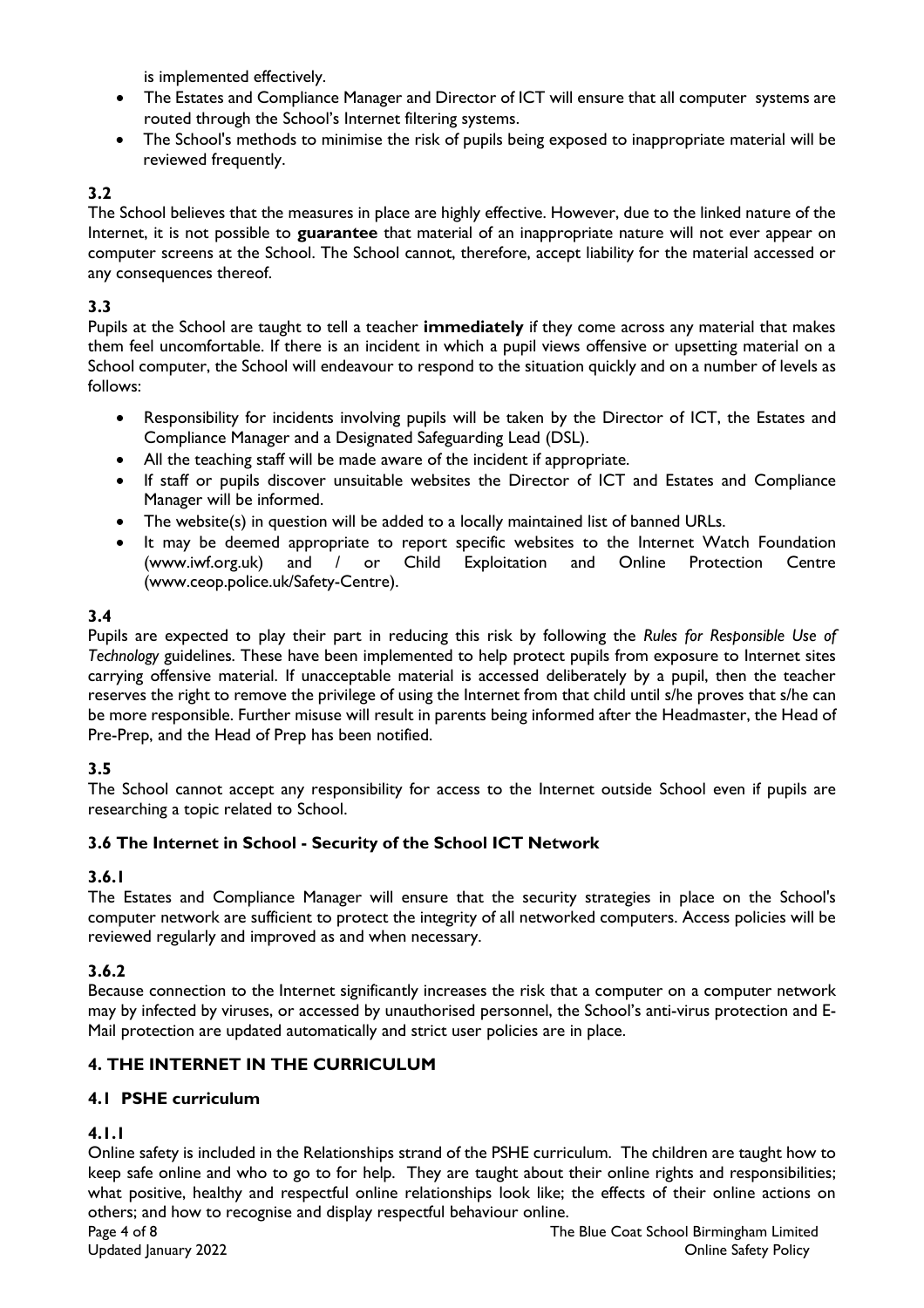# **4.2 Teaching about online safety**

# **4.2.1**

Online safety is taught in age and developmentally appropriate ways. It also focuses on the underpinning knowledge and behaviours required for using the online world safely and confidently regardless of the device, platform or app. Underpinning knowledge and behaviours include:

- How to evaluate what is seen online making judgements and not automatically assuming that what is seen is true, valid or acceptable.
- How to recognise techniques used for persuasion and manipulation.
- Acceptable and unacceptable online behavior both from the children themselves and from others and how these standards equate to offline behaviours.
- How to identify online risks and make informed decisions about how to act.
- How and when to seek support, particularly if they are concerned or upset by something they have seen online.

## **4.3 Using the Internet to Enhance Learning**

## **4.3.1**

The Internet is an essential element in a 21st century school environment. The Blue Coat School has a duty to provide pupils with reliable Internet access as part of their learning experience. Internet use is a part of the statutory curriculum and a necessary tool for staff and pupils. Pupils will be:

- Taught how to use a variety of web browsers.
- Taught what acceptable Internet use means and given clear guidelines for this.
- Educated in the effective use of the Internet for research, including the skills of retrieval and evaluation.
- Shown how to publish and present information to various audiences.
- Taught the importance of considering information before accepting its accuracy.

## **4.3.2**

As in other areas of their work, staff recognise that pupils learn most effectively when they are given clear objectives for Internet use.

## **4.3.3**

Different ways of accessing information from the Internet will be used depending upon the nature of the material being accessed and the age of the pupils:

- Access to the Internet may be by teacher demonstration.
- Pupils may be given a suitable web page or a single website to access.
- Pupils may be provided with lists of suitable websites which they may access.

## **4.3.4**

Older pupils may be allowed to undertake their own Internet search having agreed a search plan with their teacher; pupils will be expected to follow the *Rules for Responsible Use of Technology* guidelines and will be informed that checks can and will be made on files held on the School's computer systems and cloud systems and the sites accessed.

## **4.3.5**

Pupils accessing the Internet will be supervised by a teacher at all times. Pupils in KS2 will only be allowed to use the Internet once they have understood the *Rules for Responsible Use of Technology* guidelines and accepted the need for these rules. It is unrealistic for pupils below KS2 to understand and accept these guidelines and so it is the teacher's responsibility to ensure they are kept safe whilst on-line.

#### **4.4 Using Information from the Internet**

# **4.4.1**

In order to use information from the Internet effectively, it is important for pupils to develop an understanding of the nature of the Internet and the information available on it. In particular, they should know that most of the information on the Internet is intended for an adult audience, that much of it is not properly audited / edited and that a substantial percentage of it is copyrighted.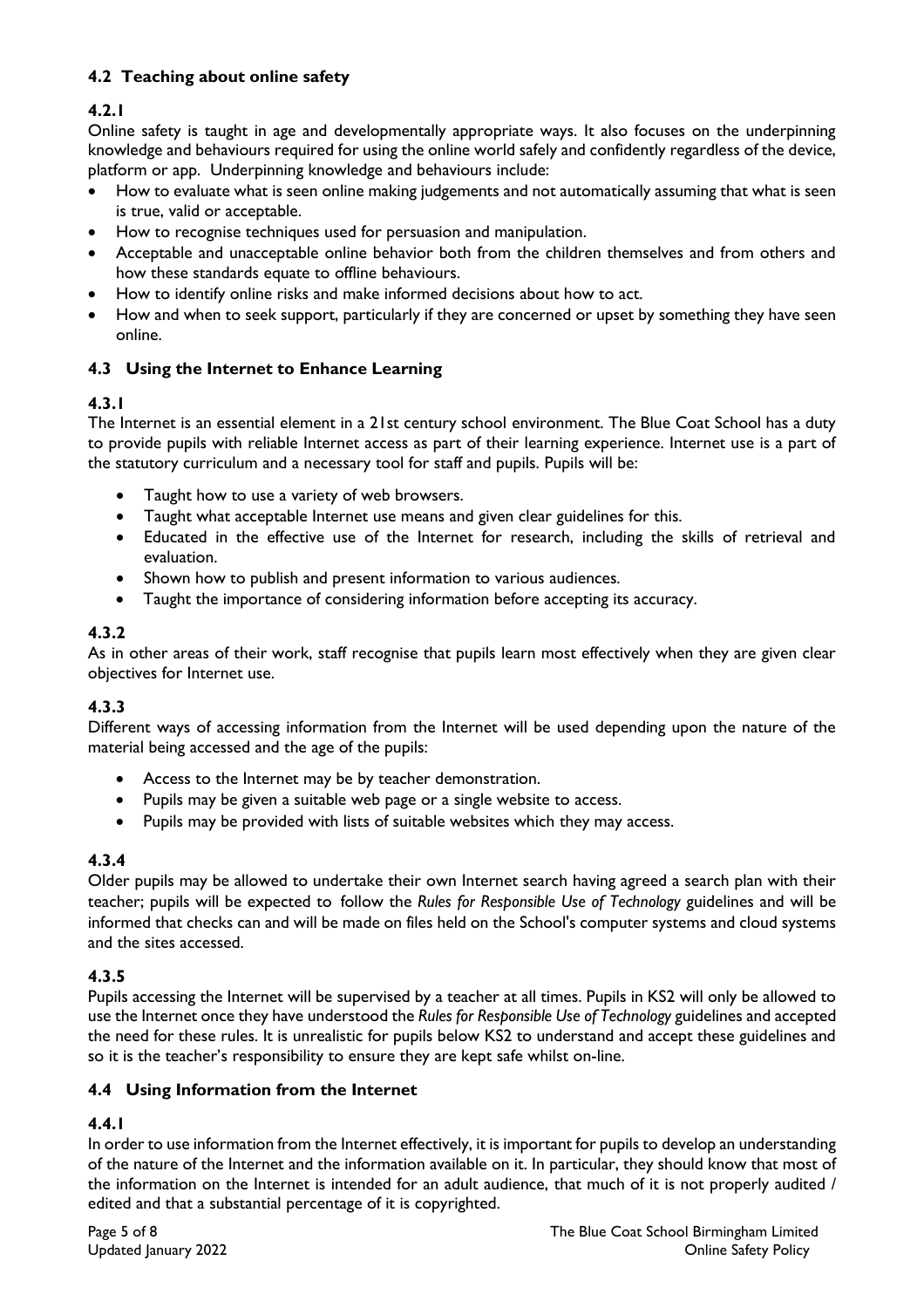# **4.4.2**

Pupils will be taught to expect to find a wide range of content, wider than is found in the School library or on television.

# **4.4.3**

Staff will ensure that their pupils are aware of the need to validate information whenever possible before accepting it as accurate, especially when considering non-moderated information from the Internet.

#### **4.4.4**

When copying information from the Internet, pupils and staff will be taught to comply with the laws of copyright, acknowledging authors and publishers when appropriate.

#### **4.4.5**

Pupils will be made aware that the author of an E-Mail or web page may not be the person it appears to be.

## **4.5 Using E-Mail**

#### **4.5.1**

Pupils will be taught how to use E-Mail applications and the conventions of using E-Mail to communicate with others. It is important that E-Mail communications are properly managed to ensure appropriate educational use, and that the good name of the School is maintained. To that end:

- Pupils will only be allowed to use E-Mail once they have been taught the *Rules for Responsible Computer Use* guidelines and understand these rules.
- Pupils will be given individual addresses with the **thebluecoatschool.com** domain name.
- The sending of E-Mails by pupils will be restricted to internal addresses only i.e. those with an **@thebluecoatschool.com** address.
- Pupils will be taught how to access their E-Mail accounts in School and under supervision of an adult at home.
- Pupils may have the contents of E-Mail messages they compose checked by members of staff.

## **4.6 Social Networking and Personal Publishing**

#### **4.6.1**

The Blue Coat School prevents pupil access to social networking / blogging websites such as Facebook and Twitter as these services usually impose an age restriction on users of 13+ years. Pupils are advised never to give out personal details of any kind which may identify them, their friends or their location. Pupils and parents are advised that the use of social network spaces outside School brings with it a range of dangers for primaryaged pupils and that they should use extreme care when accessing social networking sites outside School. Social Networking, Blogging and Newsgroups are blocked by the School's filtering systems.

#### **4.7 Video-Conferencing and Webcams**

## **4.7.1**

Pupils in Years 5 and 6 are allowed to use the Video-Conferencing and Webcams built in the iMac computers and iPads but only within the confines of the Local Area Network.

## **4.8 Managing Emerging Technologies**

#### **4.8.1**

Emerging technologies will be examined for educational benefit and the risks discussed before use is allowed in School. The Senior Leadership Team is aware that technologies such as mobile phones with wireless Internet access can bypass School filtering systems via the mobile data network (3G/4/5G) and present a new route to undesirable material and communications. Pupils at The Blue Coat School are not permitted to have mobile phones or mobile gaming devices in School. Any unauthorised device which connects to the School's Wi-Fi will be automatically redirected to a logon prompt, blocking access to the Internet until this user has gained permission and credentials to access the Internet from this device. All wireless devices connected to the School's Wi-Fi are monitored.

## **4.8.2**

The School has two grouped sets of pupil iPads (one for Prep and the other for Pre-Prep) which are loaned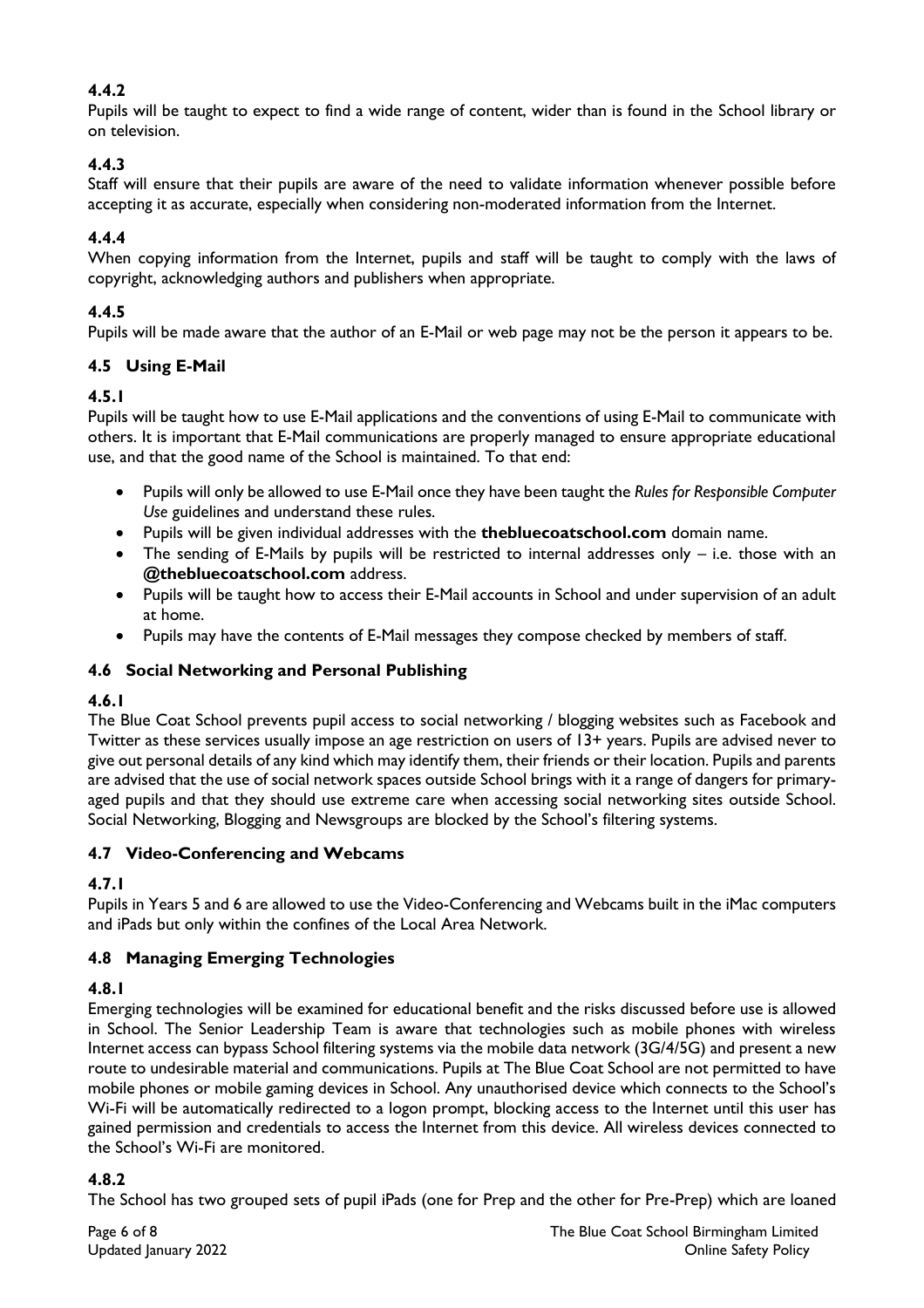out for pupil use. The School also has a number of other iPads which are permanently loaned to staff. These are securely managed centrally by the ICT Department and 'apps' are loaded onto the devices once their educational benefit has been evaluated by the Deputy Head Academic. The iPads share the same stringent Internet filtering as all PCs and Chromebooks in the School. If necessary, iPads and Chromebooks can also have their Internet monitored off-site.

## **5. PUBLISHING PUPILS' IMAGES AND WORK**

#### **5.1**

The Pupil Privacy Policy and the School's Terms and Conditions explains the School's intended use of a pupil's images and videos. These documents are provided to parents when a place is offered and inform parents that they also have the right to withdraw consent at any time.

## **5.2**

When the use of personal data becomes more privacy intrusive, such as the use of full names alongside images (e.g. on the School website, social media or in a newsletter), parental consent is sought on an individual basis before the content is published.

# **6. THE BLUE COAT SCHOOL WEBSITE (thebluecoatschool.com)**

## **6.1**

The School website is intended to:

- Provide accurate, up-to-date information about the School.
- Promote the School.
- Celebrate pupils' work and achievements.

## **6.2**

The Director of External Relations is responsible for uploading content to the School website, and for ensuring that the links work and are up-to-date, and that the site meets the requirements of the site host.

## **6.3**

Current parents are able to access information specific to them via the School portal. Parents are provided with a login as their child enters the School and they are able to set their own password to access future information.

## **7. REVIEW – MONITORING**

#### **7.1**

All teachers are responsible for monitoring the use of the Internet within their classrooms and for ensuring that unacceptable material is not accessed.

## **7.2**

The Director of ICT and Estates and Compliance Manager have responsibility for checking that no inappropriate material is on the School system, and the children are made aware that teachers have access to all their folders of work. The Estates and Compliance Manager also ensures that the computer system and cloud systems is regularly checked for computer viruses.

## **8. RELATED POLICIES, MONITORING AND POLICY REVIEW**

## **8.1**

This Policy should be read in conjunction with other related whole school policies including: ICT Acceptable Use; Social Media; Anti-Bullying; Behaviour Management and Exclusions; Safeguarding and Child Protection and PSHE (including Relationships Education) Policy.

## **8.2**

This Online Safety Policy will be presented to the Governors' Safeguarding, Health and Safety Committee for approval annually. The minutes of this meeting will be presented to the Governors.